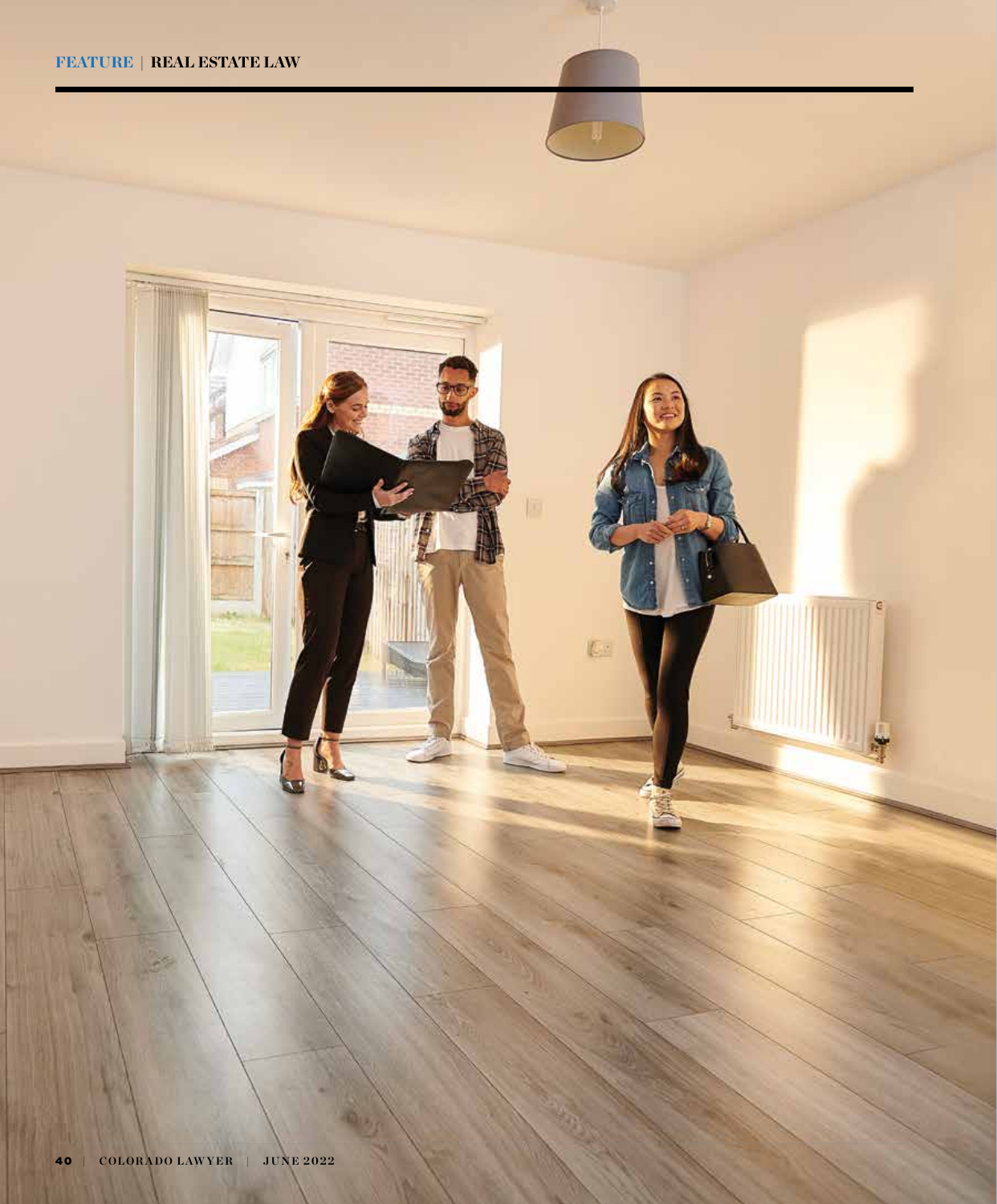# Terminating Common Interest Communities with Horizontal Boundaries under CCIOA

# BY RICHARD LINQUANTI

*This article discusses the termination of common interest communities with horizontal boundaries under the Colorado Common Interest Ownership Act.*

his article reviews some funda-<br>
mentals of the Colorado Common<br>
Interest Ownership Act<sup>1</sup> (CCIOA or<br>
Act) concerning the termination of<br>
common interest communities (CICs)<sup>2</sup> with mentals of the Colorado Common Interest Ownership Act<sup>1</sup> (CCIOA or Act) concerning the termination of horizontal boundaries. The Act's termination provisions seem straightforward.3 That may be true for planned communities and condominiums where units own the land beneath and the sky above, because normally such

ownership is unaffected upon termination; what changes is simply the community's legal form.4 It may also be true for cooperatives, where termination results in a transfer of ownership to tenancy in common with possessory rights.<sup>5</sup> But complications can arise when a horizontal-boundary condominium or planned community is terminated, particularly if the termination agreement requires the sale of all units as well as the common property.6

#### Termination Generally

Community terminations are not commonplace in Colorado, and currently no relevant cases involve terminations under CCIOA. Terminations may be more likely to occur in the future as CIC improvements age and become too expensive to maintain or replace.<sup>7</sup> Terminations may also result from other situations (as has occurred in other jurisdictions), such as a major casualty (e.g., a wildfire), where a new project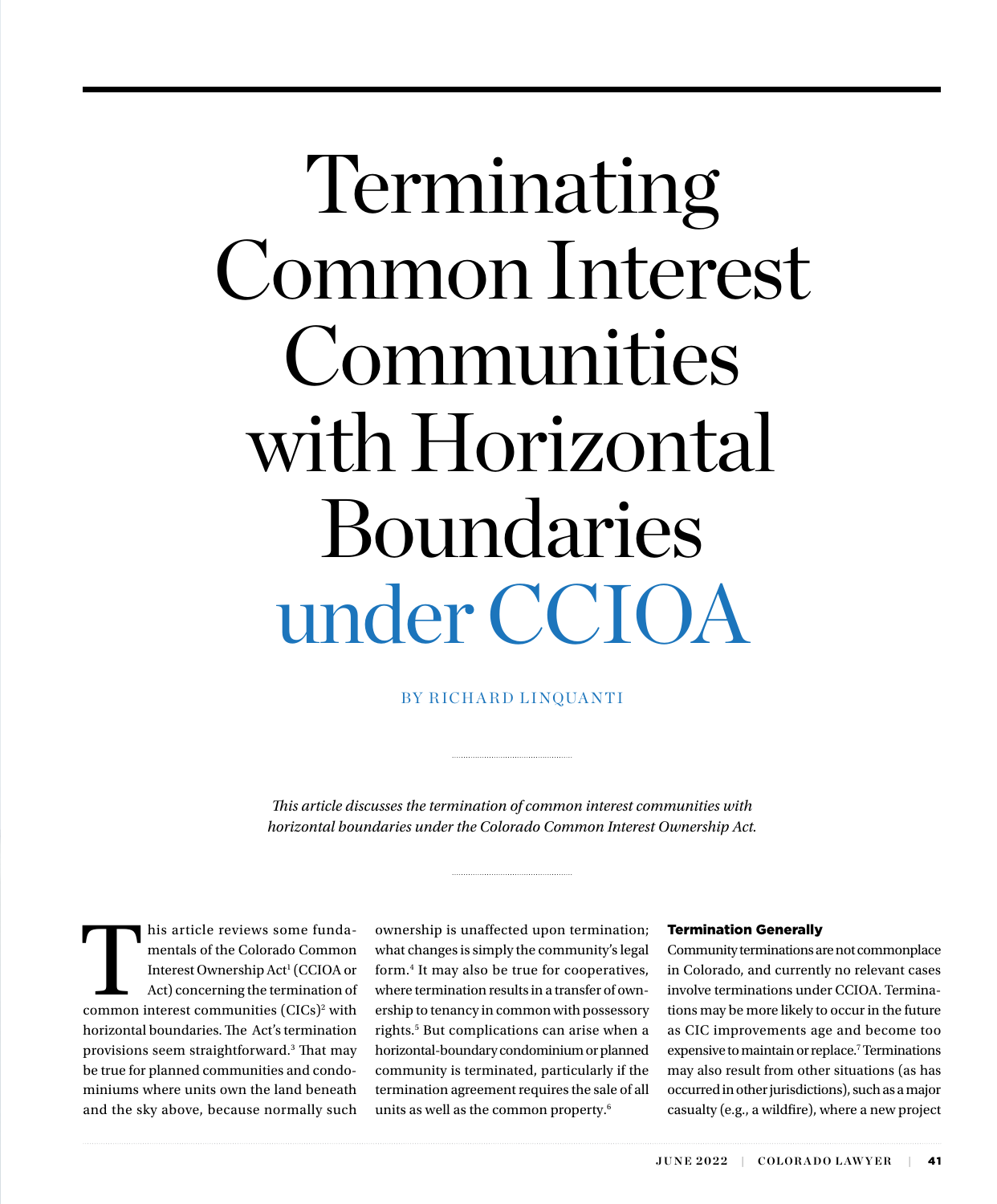fails and the purchaser in foreclosure wishes to repurpose the project, or if market conditions provide a strong economic incentive for an investor to acquire the underlying real estate for repurposing or redevelopment.

Termination of a CIC is not inherently good or bad. If an event occurs that causes some unit owners to consider terminating their CIC, they should seek expert advice appropriate to the situation and try to reach consensus on a course of action. Ideally, the best outcome—one that can potentially produce an optimal result for the greatest number of owners in the community—is reached where there is unanimous agreement about whether and how to terminate the CIC and, if a sale of all of the property is involved, how to obtain the best price. Mandatory sale of the property is not always the best solution, and open communication within the CIC may produce alternatives to mandatory sale. For example, the author is familiar with a Colorado resort property where the CIC brought in a developer to increase the project's density and is using the resulting proceeds to update rather than terminate the CIC.

However, owners are driven by different interests. Some owners may find termination an ideal opportunity to liquidate their investment, others may want to sell to an investor looking to force a termination, and still others may not wish to sell their units under any circumstances. Because CCIOA allows a termination agreement adopted by less than all unit owners to mandate a property sale in a CIC where the units have horizontal boundaries, the first step is to determine if the units in a condominium or planned community have horizontal boundaries.

# Determining Horizontal Boundaries

If all CIC units have horizontal boundaries, the termination agreement may require all units to be sold,<sup>8</sup> and a super-majority of owners can force a sale of all units on unwilling CIC owners. Accordingly, CCIOA's termination provisions might result in harm to some owners in a way that is not possible with other forms of CICs.<sup>9</sup> If some or all units do not have horizontal boundaries, the termination agreement may

# "

Ideally, the best outcome—one that can potentially produce an optimal result for the greatest number of owners in the community is reached where there is unanimous agreement about whether and how to terminate the CIC and, if a sale of all of the property is involved, how to obtain the best price.

,,

require only the common elements—not the units—to be sold, unless the declaration provides otherwise or all unit owners consent.<sup>10</sup> CCIOA contains no provision for the mandatory sale of property upon the termination of a cooperative. Rather, it converts each unit owner to the owner of an undivided interest in the community as tenants in common with an exclusive right of possession in the apartment.<sup>11</sup>

CCIOA defines "horizontal boundary" as "a plane of elevation relative to a described benchmark that defines either a lower or an upper dimension of a unit such that the real estate respectively below or above the defined plane is not a part of the unit."12 Condominiums typically have horizontal boundaries, creating a unit of air space. Even if a unit has no unit above or below it, condominium declarations usually define units by horizontal boundaries, describing the upper boundary as the unfinished surface of the ceiling and the lower boundary as the unfinished surface of the floor, with the structural spaces above and below these boundaries designated as common elements.13

It is possible that the Act did not intend to permit mandatory sale upon termination to apply to properties in which all units have no other units (as opposed to common elements) above or below them. The official comments to the Uniform Common Interest Ownership Act (UCIOA) version upon which CCIOA is based describe projects subject to mandatory sale as "a typical high rise building" as contrasted to units not having horizontal boundaries, "single family homes, for example."14 However, CCIOA's provisions are not as narrowly written as the pre-2021 version of UCIOA. If the ground beneath townhouses is a common element in a condominium or is owned by the association in the case of a planned community, units in such communities technically have horizontal boundaries and may be made subject to mandatory sale.

# CCIOA's Application to Pre-CCIOA **Communities**

The properties more likely to be candidates for termination in Colorado are those developed in the 1960s and 1970s where age, under-utilization of density allowances, or the unlocked value of the land are significant factors.15 This raises the question whether CCIOA's termination section is worth studying now because the termination of communities created before July 1, 1992, when CCIOA became effective, is governed by the Colorado Condominium Act (CCA)16 rather than CCIOA.17 But CCA has no specific provisions relating to condominium termination, so the details are left to relevant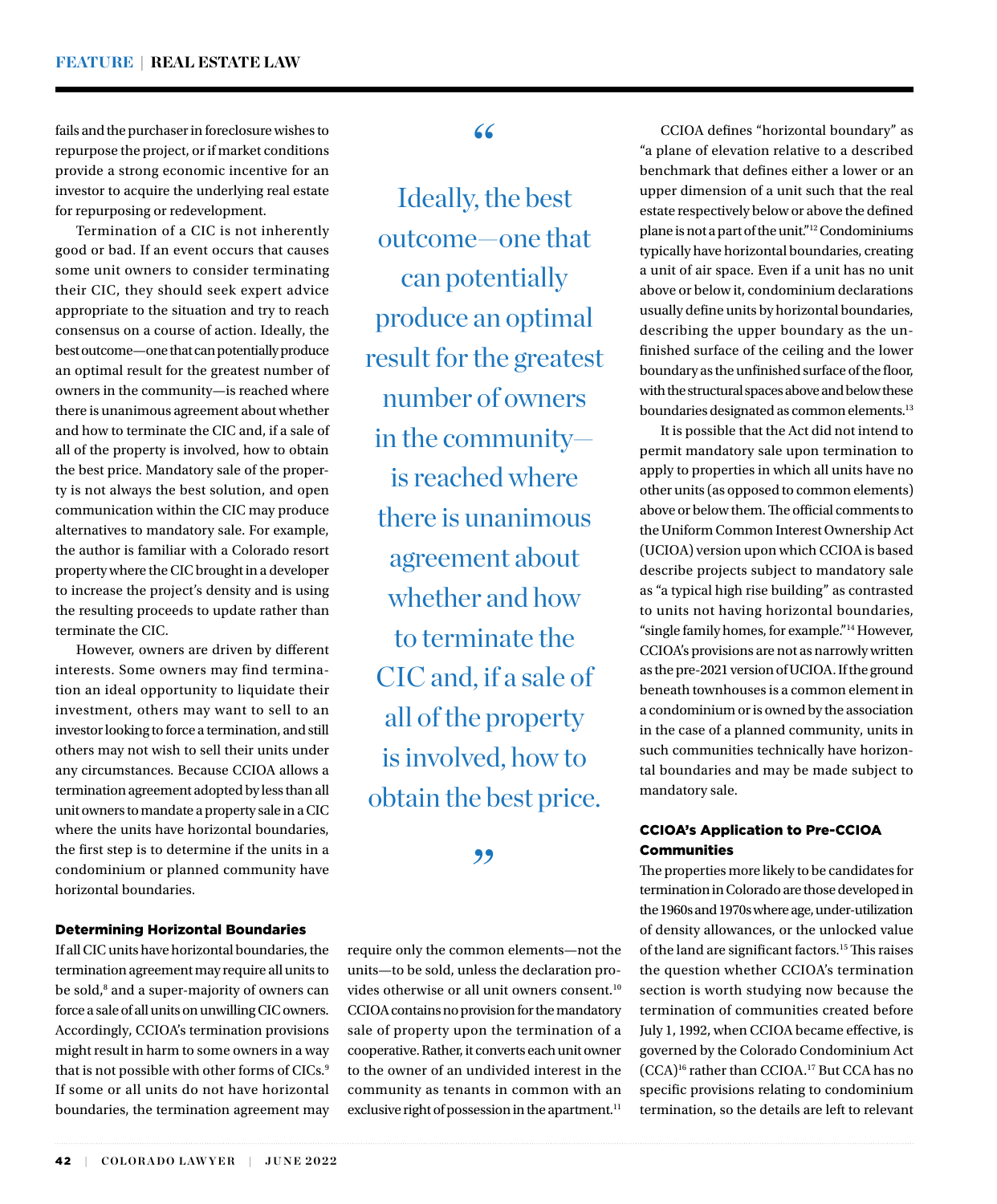provisions in condominium declarations.<sup>18</sup> Further, terminations subject to pre-CCIOA declarations may require unanimous approval, in which case terminations are unlikely, because every CIC unit owner would have to be satisfied with that solution and how to carry it out.

However, CCIOA's "opt-in" provision may be used to allow CCIOA to govern terminations of pre-CCIOA communities and override more strict termination requirements that may be contained in pre-CCIOA declarations.<sup>19</sup> CCIOA allows any community created before its effective date, regardless of its declaration provisions, to opt in to CCIOA with a vote of 67% of persons present at a duly constituted meeting of the members.<sup>20</sup> Depending on how many unit owners attend a meeting (in person or by proxy) with minimum quorum requirements, the proposal might be approved by only a minority of all unit owners. Once a pre-CCIOA community opts in, CCIOA's termination and amendment provisions apply. $21$  Therefore, counsel for the condominium or planned community association (association) must understand these provisions before advising the association client about the advantages and disadvantages of opting in to CCIOA.

# Termination as a Replacement for Partition

When multiple parties own real property, an owner can file a partition action asking the court to divide the ownership into separate parcels or to sell the property and divide the proceeds among the owners.<sup>22</sup> The court has broad discretion to "promote the ends of justice" and "direct the payment and discharge of liens and have the property sold free from any lien or may apportion any lien."23 The court appoints a disinterested commissioner "to fairly and impartially make partition of the property."24

A CIC is a form of common ownership; its unit owners own the common elements in common, either directly in the case of a condominium25 or indirectly through membership in a planned community association.26 However, as in most states, the Act (unlike the CCA) prohibits partition actions, with only limited exceptions.<sup>27</sup> Thus, instead of partition, termination under the Act may be used to force a disposition if all units have horizontal boundaries. The Act does not provide for judicial supervision of the termination process or appointment of a disinterested party to handle the property disposition. Rather, termination is accomplished through agreement by most (but not necessarily all) unit owners,<sup>28</sup> and that agreement may include a mandate to sell all of the units as well as common elements. In addition, a CIC declaration may require approval of all mortgagees to terminate,<sup>29</sup> which would likely make approval more difficult to achieve. But if the termination agreement provides sufficient funds to pay all outstanding mortgages in full, lender approval remains feasible.<sup>30</sup>

The termination may be administered by the condominium association, as trustee for the unit owners,<sup>31</sup> but that administration is subject to the termination agreement, whose terms are set by a number of owners, not the association. Consequently, once the association's attorney learns that termination is "in the air," counsel should educate the board of directors about how CCIOA terminations work and suggest avenues for early and open communication among CIC members to resolve the situation. Once the requisite number of unit owners reaches a termination agreement, all owners may be locked into its terms.

# Unit Owners' Approval of the Termination Agreement

A termination agreement is effective upon its execution or ratification by 67% of the allocated votes in the CIC or any larger percentage the declaration specifies.<sup>32</sup> Because votes may be allocated in any disclosed manner that does not discriminate in favor of the developer,<sup>33</sup> 67% of the votes may be held by more or fewer than 67% of the number of units when, for example, one person owns more than one unit. Colorado, Texas, and Idaho are the only states that require votes of less than 80% to terminate a condominium; the majority of states and UCIOA require 80%. By the author's count, at least 15 states require unanimous approval to terminate. A lower voting threshold may have significant consequences. For example, a would-be redeveloper could purchase a sufficient number of units at negotiated prices to allow it to exercise the votes to approve a termination agreement to acquire the remaining units by mandatory sale.

# A Closer Look at Voting under CCIOA

The Act makes the 67% threshold required to ratify a termination agreement a minimum because it allows "any larger percentage the declaration specifies."34 However, this concept of a potentially larger voting percentage is an illusion, because the Act allows amendment of the declaration by no more than 67% of the allocated votes.<sup>35</sup> Therefore, once an owner owns or controls 67% of the votes, it can amend any declaration provision that requires a termination agreement to be approved by more than 67%. These amendment mechanics make the 67% floor for termination approval also a ceiling.

The Act somewhat limits this concentration of power by deleting the amendment ceiling for "any common interest community in which one owner, by virtue of the declaration, bylaws, or other governing documents of the association, is allocated sixty-seven percent or more of the votes in the association."36 But no such limit applies to a vote to terminate, so one owner of a sufficient number of units can control the termination. In any event, the meaning of "one owner" is untested by case law. Therefore, it may be permissible for a termination sponsor to acquire units through two or more legally separate entities or by taking title to units through various family members, or for investors in the redevelopment to each acquire one or more units and act in concert to approve a termination agreement, or for a developer to provide in a unit purchase agreement that the unrelated seller will join in the termination agreement as a precondition to closing.

CCIOA allows a declaration to require unanimous lender approval for "actions."37 This may include not only declaration amendments but also execution of a termination agreement by unit owners. Unit owners who wish to amend a declaration to reduce the voting percentages for termination or execution of a termination agreement may therefore face a challenging hurdle. The somewhat cumbersome judicial amendment procedure in CRS § 38-33-217(7) may be used to overcome lender resistance to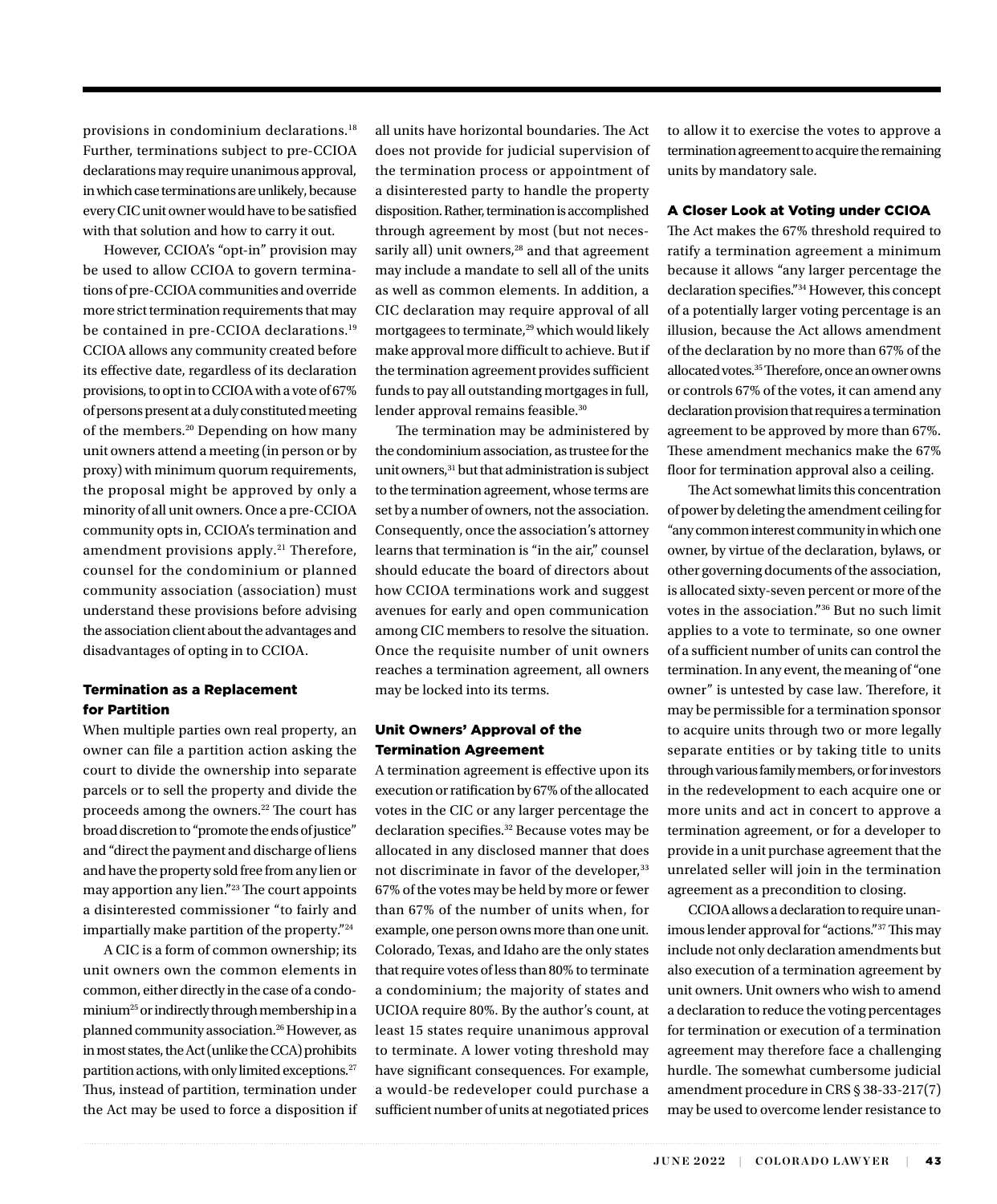

amending the declaration to lower the termination threshold, especially if the proposed amendment requires full payment of all mortgages so that lenders are not prejudiced by the amendment. However, no such procedure exists to overcome lender resistance to executing a termination agreement.<sup>38</sup>

### Treatment of Unit Owners

When a termination agreement that involves the sale of property is approved and recorded, the association becomes the trustee for all unit owners and title to the property to be sold vests in it.39 Unit owners must be treated uniformly in the valuation of their units for allocation purposes and may object to the valuations.40 And it would be reasonable to expect that all unit owners would have the same rights or options regarding occupancy following termination and prior to closing a sale of the property.<sup>41</sup>

But uniformity of treatment is only applicable to acts done pursuant to the termination agreement itself. Where one or more owners have a vested interest in the termination and mandatory sale, CCIOA does not explicitly protect unit owners against disparate treatment with regard to actions occurring before the termination agreement or independently of it, and the Act contains no disclosure requirements concerning extra-termination transactions to make such occurrences more transparent.<sup>42</sup> In other words, some unit owners may end up receiving better treatment—such as more money—from a termination advocate, so long as the action is taken outside the termination agreement administered by the association. No law prevents someone from buying individual units at a premium until acquiring a critical mass of units and then adopting a termination agreement that provides less compensation to the remaining unit owners. However, general principles of equity might prevent such occurrence.

#### The Termination Agreement

The termination agreement, or a ratification thereof, must be executed with the formalities of a deed.43 UCIOA set this formalities requirement because a termination agreement is "a transfer of an interest in real estate."44

CCIOA has no provision for a meeting of unit owners to discuss termination before it becomes an accomplished fact. In fact, CCIOA does not require every unit owner to receive a copy of the termination agreement before it is executed or ratified by the required number of unit owners to adopt it.<sup>45</sup> Termination is arguably a corporate action, subject to the notice and meeting requirements of the Colorado Nonprofit Corporations Act, in addition to CCIOA's approval and execution requirements. On the other hand, UCIOA's characterization of the termination agreement as a conveyance, and its description of an "agreement" rather than a "plan," may support an argument that no action by the corporate body is required, except to administer the agreement upon its execution. Although the association is not technically dissolved by a termination agreement, CCIOA seems clear that the association's continued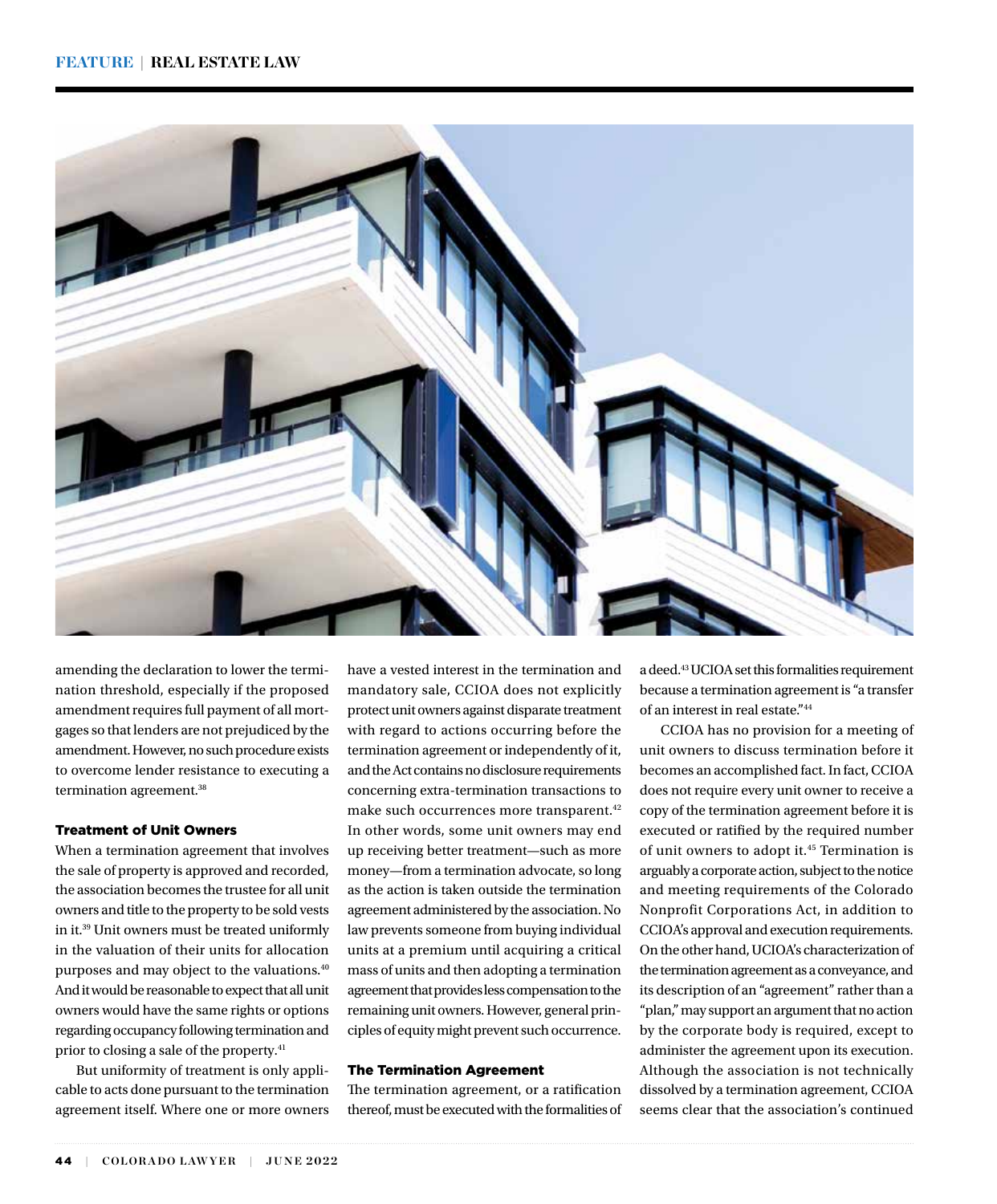existence after sale of the property and distribution of the proceeds has no practical effect.<sup>46</sup>

CCIOA has only one requirement for the contents of a termination agreement: it must state a date by which it must be executed or ratified and duly recorded in all applicable counties, failing which the agreement becomes void.47 However, a termination agreement that mandates a property sale must also state the minimum sale terms.<sup>48</sup> CCIOA does not define "terms of sale," but at a minimum such terms arguably include the requirements for a valid contract, such as price (or the pricing mechanism, such as appraisal), the form of payment, and closing date parameters.

The degree of specificity of termination agreements will limit the association's board of directors' discretion. To the extent that the association's board makes decisions, CCIOA limits fiduciary responsibilities to those directors appointed by a declarant. Because declarant-appointed directors would likely not be in office when a termination agreement is adopted, a complainant would have to meet the difficult liability standard of proving that acts of independent directors were wanton and willful.<sup>49</sup>

If the CIC contains only units with horizontal boundaries, the termination agreement may require the sale of all units and all common elements.50 If the termination agreement does not require the sale of all units and all common elements, it must presumably establish some mechanism for governing the collective units to the extent they are interdependent, for example, by addressing matters such as cross-easements and cost-sharing. For practical purposes, this means creating a new CIC.

Upon the effective termination date, title to all property vests in the association as trustee for all unit owners, and the association, as trustee, executes any purchase contract and conveyance documents.<sup>51</sup>

# Unit Valuation

As stated above, a termination agreement that mandates the sale of the property must state the minimum sale terms. There are at least two technical considerations in setting the price as part of such terms. The first is whether to provide sufficient proceeds to each unit to permit the discharge of all monetary liens against each unit, including the discharge of that unit's allocated share of lien liability for an association creditor.<sup>52</sup> CCIOA provides that allocated sales proceeds are paid to lienholders "as their interests may appear,"53 but to the extent those proceeds are not sufficient to discharge the lien, the association's sale will be subject to those liens<sup>54</sup> and the purchase price of the property is likely to be adversely affected.

The second consideration is what importance, if any, to give to the appraised value of the units. The Act requires that the units be valued by one or more independent appraisers<sup>55</sup> but does not require use of the collective values to set a minimum purchase price of the entire property, nor does a unit's appraised value set a specific amount of compensation to be paid for that unit. CCIOA does not provide each individual owner the right to dispute an appraisal of that owner's unit56 but instead only permits 25% of the allocated votes in the association to reject the appraisals in the aggregate.<sup>57</sup>

CCIOA uses the appraisals only to set the percentage interest of unit owners in the sale proceeds. But the existence of mandatory appraisals raises the practical question whether the termination agreement should use these appraisals, in the aggregate, as the minimum purchase price for the property. On the one hand, appraisals do not claim to be an assurance of the price a property will bring in an actual sale. Especially where a sale does not involve a controlling would-be developer—that is, a public sale—the Act may build in an undervaluation of the property as a whole. This is because the appraisals are made on a unit-by-unit basis (including each unit's share in the common elements), not on the property as a whole, and the values are as of "immediately before the termination,"58 meaning the locked-in value of the land to a redeveloper may not be recognized. On the other hand, and for that same reason, a party that wants to buy the property may want to use appraisals as the contract price in a private sale. Accordingly, because appraisals are independent and are mandated by the Act, it is unlikely that using them to establish a purchase price would be subject to challenge for being inequitable or even unconscionable.59

## Monetary Liens

CCIOA does not expressly address what happens to a lien against a unit when that unit ceases to be a separate real property interest. It is possible, but not clear under CCIOA, that the liens become a charge against the entire property until and unless they are discharged by payment of property sales proceeds.

As noted above, the Act provides that termination is effective upon recordation. If property must be sold pursuant to a termination agreement, title to all of the property then vests in the association.<sup>60</sup> This appears to merge all of the separate titles into one title. It follows that the liens all attach to the one unified title because separate titles no longer exist. Alternatively, the liens might remain against individual portions of the unified title: the air space of the former units described by the engineer in the declaration that established the horizontal boundaries.<sup>61</sup> This analysis is complicated by the fact that a lien formerly attached to the unit's undivided interest in the common elements, but because title to the common elements now rests in the association, the common elements are no longer subject to undivided interests.

Nevertheless, which property or properties that liens attach to after termination is mostly an academic issue because when the association sells property and distributes the sales proceeds to lienholders according to their priority, in most situations all liens will be discharged. But the lien's status becomes relevant if the sales proceeds allocated to a unit are insufficient to pay in full the liens against that unit. This can occur in a down market or where a substantial judgment lien was filed against a unit owner.

UCIOA comment 1B includes an example where a first mortgagee receives insufficient funds and takes a \$600 "loss" for the mortgagee to recover from the borrower.<sup>62</sup> The comment appears to assume that the lienholder has only a monetary claim for a deficiency. However, neither UCIOA nor CCIOA provides for a lien release against a unit and its undivided interest in the common elements, or for transfer of the lien solely to sales proceeds, so the example's implicit assumption appears unsupported.

The bottom line is if the allocated proceeds are insufficient to satisfy all of a unit's liens,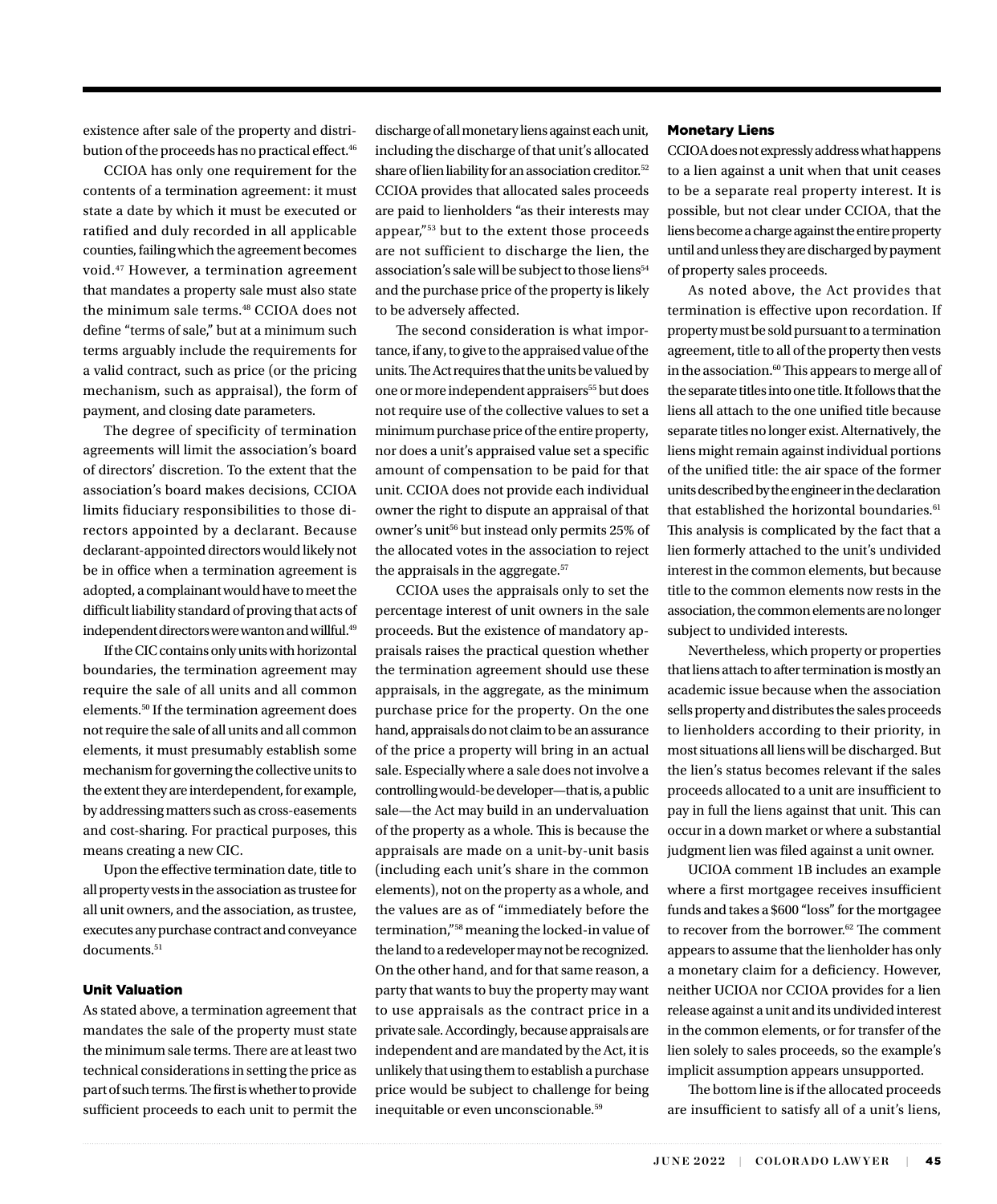the unit owner may face personal liability to the lienholder or income tax liability on the debt forgiveness.

# Continued Rights Regarding Occupancy

CCIOA states that the termination agreement may provide for continued possession of the owners until the property is sold.<sup>63</sup> Thus, by implication, the termination agreement may require unit owners to vacate any time after the agreement is executed and recorded, even if the property has not yet been sold. The only caveat is that the unit owners are not liable to pay assessments once they vacate the unit.<sup>64</sup> Depending on the terms of the termination agreement, owners may have fewer possession and relocation rights upon termination than the CCA provides to tenants in an apartment conversion.<sup>65</sup>

The existence of leased units could interfere with a termination agreement's provision to dispossess the unit owner. Because CCIOA does not terminate existing leases, title transfer by law to the termination trustee and by conveyance to a purchaser from the termination trustee may be subject to leases that pre-date the recording of the termination, especially if the lease or a memorandum thereof is in the public records or the records of the association.<sup>66</sup>

## Conclusion

CCIOA provides much flexibility for terminating CICs with horizontal boundaries. But this flexibility leaves open some important legal questions in some termination scenarios, and there is no expedited judicial process to resolve legal challenges. Future legislative provisions could provide clarity by, for example, including the minimum vote required for termination, establishing the role of appraisals in setting a minimum price upon a mandatory sale, providing a mechanism for transparency in (and advance notice of) the potential termination, and establishing a minimum occupancy period for owners who do not consent to the mandatory sale of their units. In the meantime, negotiation and compromise present a practical course for resolving termination disputes.



**Richard Linquanti** is of counsel to Carlton Fields, P.A. and resides in Denver. He practices land use and business law and is a member of the Colorado and Florida Bars. Linquanti is a former chair of the Colorado Real Estate Section Council and is board certified in Florida for Condominiums and Planned Communities.

**Coordinating Editors:** Christopher Bryan, cbryan@garfieldhecht.com; Adam Aldrich, adam@ aldrichlegal.com; Reagan Larkin, rlarkin@messner.com; Eric Snyder, esnyder@wsmtlw.com; Amy Brimah, amy@brimahlaw.com

# NOTES

```
1. CRS title 38, ch. 33.3.
```
2. A common interest community includes planned communities, cooperatives, and condominiums. CRS § 38-33.3-103(8), (9), (10), and (22).

3. CRS § 38-33.3-218.

- 4. CRS § 38-33.3-218(4).
- 5. CRS § 38-33.3-218(6)(b).

6. Section 218(3) of the Act provides in part: "In the case of a condominium or planned community containing only units having horizontal boundaries described in the declaration, a termination agreement may provide that all of the common elements and units of the common interest community must be sold following termination. . . ." CCIOA is based on the Uniform Common Interest Ownership Act (UCIOA), promulgated by the Uniform Laws Commissioners. In 2021, the Commissioners adopted revisions to UCIOA § 2-118(c) to allow a termination agreement to mandate the sale of property in any CIC, even those without horizontal boundaries. And new UCIOA § 2-118(m) allows the termination agreement to require the sale of less than all of the CIC property. The Colorado legislature has not taken up these changes as of this writing.

7. A 2021 article demonstrates how the aging of condominiums might lead to more terminations in the future. Garfield, "Condominium Obsolescence: The Final Act or a New Beginning?," 49 *Colo. Law.* 42 (Jan. 2020).

8. CRS § 38-33.3-218(3).

9. *See supra* note 6 concerning changes in UCIOA that would significantly expand CICs subject to termination agreements containing mandatory sale provisions.

10. CRS § 38-33.3-218(4).

11. CRS § 38-33.3-218(6)(b).

12. CRS § 38-33.3-103(16.5).

13. This is also the default boundary in CRS § 38-33.3-202(1)(a) if the declaration uses "floor" or "ceiling" as a boundary. "Except as provided by the declaration: . . . If walls, floors, or ceilings are designated as boundaries of a unit, all lath, furring, wallboard, plasterboard, plaster, paneling, tiles, wallpaper, paint, and finished flooring and any other materials constituting any part of the finished surfaces thereof are a part of the unit, and all other portions of the walls, floors, or ceilings are a part of the common elements."

14. UCIOA § 2-118, cmt. 6.

15. A substantial casualty is another possible trigger for termination. Although CICs have insurance that may provide sufficient proceeds to rebuild units, owners may not want to rebuild or may prefer to receive proceeds that are a windfall in a down real estate market. Another possible and less obvious trigger is the market failure of a new project where most units remain unsold and the construction lender forecloses. In positioning the foreclosed collateral for market, the lender may conclude that it can extract the most value if it can sell the entire property.

16. CRS §§ 38-33-101 et seq.

#### 17. CRS § 38-33.3-117(1).

18. CCA does not prohibit a unit owner from bringing a partition action, but it invites the declaration to make appropriate provision for circumstances that might result in termination. CRS § 38-33-105(2) states in relevant part: "To the extent that any such declaration . . . provides for . . . the appointment of an attorney-in-fact to deal with the property upon its destruction or obsolescence, any rule of law to the contrary notwithstanding, the same shall be considered as covenants running with the land binding upon all condominium owners and their successors in interest."

19. At first blush, it might appear that *DA Mtn. Rentals, LLC v. Lodge at Lionshead Phase III Condominium Ass'n*, 409 P.3d 564 (Colo.App. 2016), may open the door to enforcing a pre-CCIOA declaration's more strict voting approval requirements, that is, as the Court pointed out, only if the CIC does not opt in to CCIOA. In such a case CRS § 38-33.3-120(1) allows amendment according to the more rigid requirements of a pre-CCIOA declaration, notwithstanding that CRS § 38-33.3